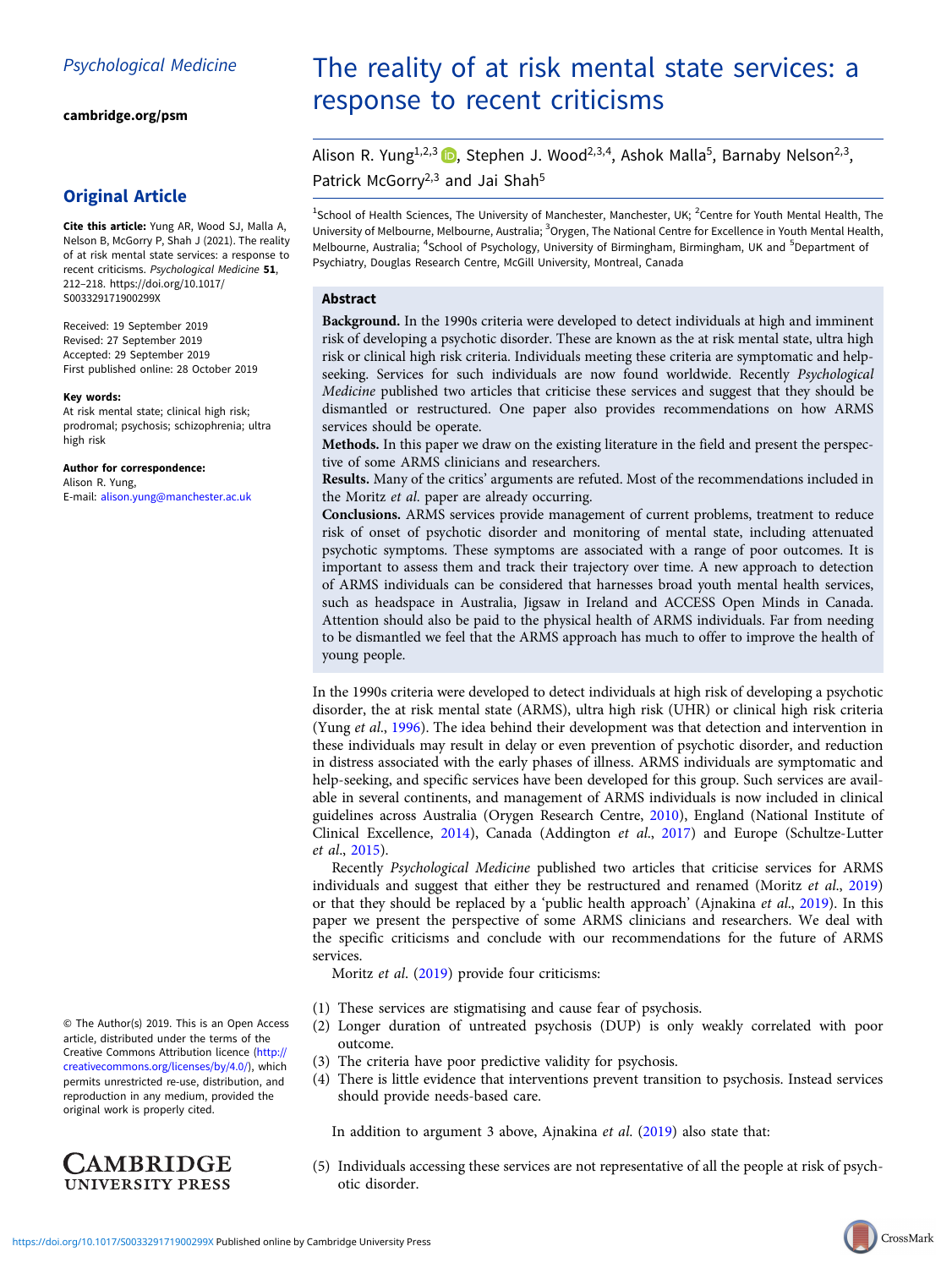- (6) Sub-threshold psychotic symptoms, the hallmark of the ARMS criteria, are found in disorders such as anxiety and depression. Therefore the presence of these sub-threshold psychotic symptoms should not indicate that a person is at risk of psychotic disorder.
- (7) People meeting ARMS criteria have already started the process of developing psychotic disorder and therefore intervention at this stage is too late.
- (8) A public health approach to prevent psychosis would be more effective than ARMS services.

#### ARMS services are stigmatising and cause fear of psychosis

Moritz et al. present little evidence to support this contention. They cite Corcoran et al. ([2005\)](#page-5-0), who explored the issue of the stigma that may occur by being identified as 'at risk'. Corcoran et al., did not include any empirical data examining the effect of seeking help at an ARMS service or being labelled as 'at risk', but instead explored the issue from a hypothetical perspective. They discussed how being perceived as 'at risk' could vary, depending on the level of symptoms, the family's reactions and reactions of others, such as teachers. While they acknowledge that being perceived 'at risk' may lead to an individual feeling 'a little bit sick', it may also be beneficial by offering hope of treatment.

Moritz *et al.* also cite Yang *et al.* ([2013](#page-6-0)) in support of their belief that ARMS services are stigmatising. However, Yang et al. did not directly examine this issue either. Their study was of college students who were asked about stigmatising attitudes to people labelled as having 'psychosis risk'. If information was provided about the meaning of 'psychosis risk' the attitudes of participants towards individuals with this 'diagnosis' were no more stigmatising than their attitudes towards people with anxiety or depression.

The one study with data from ARMS individuals that Moritz et al. include to support their claim is Rüsch et al. [\(2015\)](#page-6-0). However this study sample is mixed and includes participants deemed to be at risk of bipolar disorder and participants considered at risk of psychosis due to the presence of basic symptoms as assessed by the Schizophrenia Proneness Interview (Schultze-Lutter et al., [2004\)](#page-6-0). Less than half met ARMS criteria, and it is not clear what was communicated to them about risk or what label was used.

It would have been useful for Moritz et al. to discuss the several papers that counter their assertion. For example, ARMS individuals have reported valuing the opportunity to speak about their unusual experiences (Byrne and Morrison, [2010](#page-5-0); Welsh and Tiffin, [2012\)](#page-6-0), and indeed found it important for recovery. The symptoms themselves were noted as causing a 'fear of going mad' (Byrne and Morrison, [2010](#page-5-0), [2014\)](#page-5-0), and disclosing them to a clinician was seen as beneficial, with reduced distress and anxiety, feeling they were going to get help, increased understanding of the symptoms and improved coping (Byrne and Morrison, [2014\)](#page-5-0). Even being asked questions from a structured interview alone was found to be reassuring (Byrne and Morrison, [2014\)](#page-5-0), perhaps because this helped individuals to understand that others had similar experiences. They also valued being informed about their condition (Welsh and Tiffin, [2012;](#page-6-0) Kim et al., [2017](#page-5-0)). Being given such information has been associated with relief, feeling validated about their experiences and encouraging hope that treatment was available (Welsh and Tiffin, [2012;](#page-6-0) Yang et al., [2015\)](#page-6-0). In fact, stigma occurs earlier, in association with the distressing symptoms themselves (Yang

et al., [2015](#page-6-0)), fear of being mentally ill, and self-labelling as mentally ill rather than the risk-label. Such fears and self-labelling are already present prior to seeking help and before being designated 'at risk' (Corcoran, [2016\)](#page-5-0) and can be targeted as part of treatment for an ARMS.

In fact, the issue of potential stigma has long been recognised in ARMS work (Yung *et al.*, [2010](#page-6-0)*a*), and was an argument for not reifying a diagnosis of 'Psychosis Risk Syndrome' in the DSM sys-tem (Yung et al., [2010](#page-6-0)a, 2010b). Stigma can be reduced with sensitive and careful communication that takes into account a person's context, including culture, age and cognitive capacity (Kim et al., [2017\)](#page-5-0). Rather than telling individuals that they have a 'diagnosis' of 'Attenuated Psychosis Syndrome', the recommended approach is one of discussing current symptoms and risk, what being 'at risk' of psychosis means, and treatment options to reduce symptoms, distress and risk. Such discussions enable an individual to make informed decisions about treatment. It is important that the dialogue is iterative, not just a one-off communication, and that appropriate support and resources are made available for individuals and their families (Mittal et al., [2015](#page-5-0)). Thus, far from what Moritz et al. seem to think occurs across ARMS services ('Perhaps most importantly, the treatment is not hope-oriented. Patients are more or less told that schizophrenia is looming over them, which may stigmatize individuals who will never, in fact, develop psychosis'), clinicians convey that 'risk' is not 'disorder', that symptoms can improve, and that recovery is possible (Corcoran, [2016\)](#page-5-0). As previously noted, such communication can result in validation and relief.

To further reduce potential stigma, services for ARMS individuals should avoid being located in mental health institutions that provide services for people with established psychotic disorders. The first ARMS service, the Personal Assessment and Crisis Evaluation (PACE) Clinic, was established in a generic adolescent health service and later moved into a shopping mall (Yung et al., [1995](#page-6-0)). Some ARMS services are also embedded in low-stigma enhanced primary care services for young people (the headspace model) (McGorry et al., [2014](#page-5-0)). Services should have non-stigmatising names, such as 'PACE' (Yung et al., [1995](#page-6-0)), Outreach And Support in South London 'OASIS' (Broome et al., [2005](#page-5-0)), Early Detection Intervention Treatment 'EDIT' (Morrison et al., [2012\)](#page-5-0), (Portland Identification and Early Referral) 'PIER' (McFarlane and Cook, [2006](#page-5-0)) and (Clinic for Assessment of Youth at Risk in Montréal) CAYR (Pruessner et al., [2017](#page-6-0)).

## Longer duration of untreated psychosis is only weakly correlated with poor outcome

Moritz et al. present a poorly articulated argument as to why a significant but relatively weak correlation between long DUP and poor outcome in schizophrenia patients is relevant to their criticism of ARMS services. Despite this implied linkage, they make no overt connection between the two. We speculate that they could be referring to one of the benefits of individuals engaging in ARMS services: that if a psychotic disorder occurs while being managed by such a service, then DUP should be minimal. This results in reduced time experiencing full-threshold psychotic symptoms, and hence less suffering. Such minimal DUP has been shown to be associated with improved outcomes, with a non-linear relationship. For example, a systematic review and individual patient data meta-analysis showed that individuals with a DUP less than 9 months had a substantially greater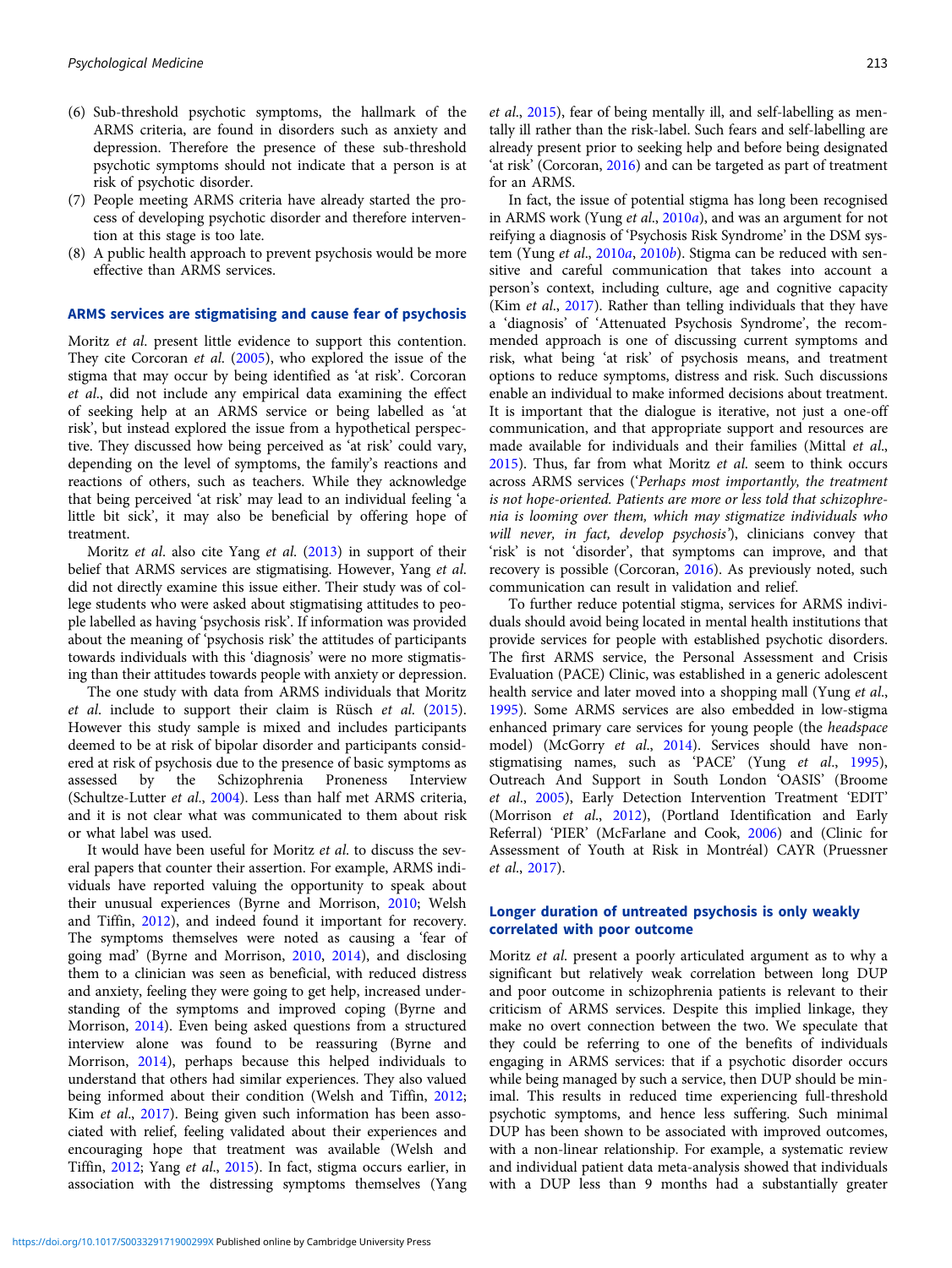negative symptom reduction than those with a DUP of greater than 9 months (Boonstra et al., [2012](#page-5-0)). DUP of less than 6 months was found to be associated with better outcomes in studies from the UK (Birchwood et al., [2013](#page-5-0)), Poland (Cechnicki et al., [2014\)](#page-5-0), rural China (Ran et al., [2018\)](#page-6-0) and Canada (Dama et al., [2019](#page-5-0)) and less than 31 days in a study from Hong Kong (Tang et al., [2014\)](#page-6-0). These findings suggest that very short DUP may have a marked effect on symptom reduction, highlighting this role of ARMS services for those who develop psychotic disorder.

# The criteria have poor predictive validity for psychosis

Both Moritz et al. and Ajnakina et al. make this point. We have always acknowledged that the proportion of ARMS individuals developing psychotic disorder is less than 50%. Indeed some of us were the first to report a declining transition rate (Yung et al., [2007](#page-6-0)) and have continued to explore potential reasons for this (Hartmann et al., [2016\)](#page-5-0). Despite this, the ARMS criteria have fairly good validity and reliability, meaning that the ARMS can be differentiated from psychotic disorder and from mental states below the ARMS threshold, and that there tends to be agreement between clinicians about assignment of an individual into one of these groups (Woods et al., [2009\)](#page-6-0), especially if the evaluators are trained in the use of a specialised instrument (Nelson et al., [2008\)](#page-6-0). Further, the ARMS criteria are relatively specific for psychotic disorders (given their low incidence in the general population) (Woods et al., [2009](#page-6-0); Yung and Lin, [2016](#page-6-0)). And, while a majority of ARMS individuals do not develop psychotic disorder in the short term, it is not clear how many of these 'false positives' might be 'false false positives' – that is, they would have developed psychosis but for a change in circumstance or an intervention (Yung et al., [1996\)](#page-6-0). They may therefore develop a psychotic disorder later.

It is also important to point out that a finding of 22% of ARMS individuals developing psychotic disorder within one year (Fusar-Poli et al., [2012\)](#page-5-0) is higher than the annual rate of development of dementia from mild cognitive impairment of 9.6% (Mitchell and Shiri‐Feshki, [2009\)](#page-5-0) and development of diabetes from pre-diabetes of 5–10% (Tabák et al., [2012\)](#page-6-0). Further, people with pre-diabetes are asymptomatic, while, ARMS individuals are help-seeking, distressed and symptomatic. Indeed, ARMS individuals have been found to have higher levels of stress and lower protective factors than individuals with first episode psychosis, underlining the fact that treatment is justified (Pruessner et al., [2011\)](#page-6-0).

Moritz et al. note that ARMS individuals have other poor outcomes apart from the development of psychotic disorder. Our group has previously reported this, and discussed the need to assess and target other poor outcomes, such as poor social functioning, non-psychotic disorders such as anxiety and depression, persistent attenuated psychotic symptoms and persistent negative symptoms (Yung et al., [2010](#page-6-0)a, [2010](#page-6-0)b; Lin et al., [2015](#page-5-0); Yung et al., [2019\)](#page-6-0). But just because other poor outcomes can occur in ARMS individuals, this does not mean that the development of psychotic disorder is any less important. In fact, the evidence that the presence of attenuated psychotic symptoms is associated with a range of poor outcomes underlines the value in assessing and treating both these symptoms and other sources of distress, regardless of whether the outcome is psychotic disorder.

Moritz et al. confuse their argument about predictive validity by discussing the use of self-report instruments to detect those at risk of psychotic disorder. They rightly point out that such questionnaires include terms that can be misinterpreted. They then state that, 'We regard it as a great step forward that assessments in this area are increasingly incorporating interviews'. We encourage Moritz et al. to read the relevant literature in the field, which shows that structured interviews such as the Comprehensive Assessment of At Risk Mental States (Yung et al., [2005\)](#page-6-0) and the Structured Interview for Prodromal Syndromes (Miller et al., [2002](#page-5-0)) have always been central to identifying ARMS individuals, and are the most widely accepted instruments for the identification of the ARMS.

# There is little evidence that interventions prevent transition to psychosis. Instead services should provide needs-based care

Moritz et al. draw this conclusion based on two recent network meta-analyses by Davies et al. (Davies et al. [2018](#page-5-0)a, [2018](#page-5-0)b). These studies compared interventions in the ARMS group against each other and to a 'needs based intervention' group. Davies et al. conclude that no specific pharmacological or psychological treatment was superior to needs-based intervention for reducing transition risk over 6 and 12 months (Davies *et al.*, [2018](#page-5-0)*a*) or reducing attenuated psychotic symptoms (Davies et al., [2018](#page-5-0)b). These network meta-analyses have recently been criticised on methodological grounds (Nelson et al., [2018](#page-6-0)a). For example, their 'needs-based intervention' group combined data from multiple studies, despite the likelihood that the nature of such interventions would differ markedly across studies, due to different service systems, background treatments and the quality of the relationship between patients and the clinicians assessing need and delivering care. Additionally, most of these 'needs-based interventions' included active treatment components, such as sup-portive therapy, problem solving (Nelson et al., [2018](#page-6-0)b) and supportive monitoring (Byrne and Morrison, [2014\)](#page-5-0). These are all effective in reducing distress, symptoms and risk for psychotic disorder and are provided in ARMS services. The misclassification of an active control group that included cognitive therapy in a large trial further compounded Davies et al.'s error (Nelson et al., [2018](#page-6-0)a). The conclusion that no treatment is effective is at odds with several meta-analyses that showed a risk reduction through use of specific treatment in ARMS patients (Stafford et al., [2013;](#page-6-0) van der Gaag et al., [2013;](#page-6-0) Hutton and Taylor, [2014;](#page-5-0) Schultze-Lutter et al., [2015\)](#page-6-0). And while outcomes are variable in ARMS patients, symptoms and functioning tend to improve even with non-specific treatment (Nelson et al., [2018](#page-6-0)b). More research is needed into those ARMS patients who remain symptomatic and functionally impaired, perhaps with a focus on negative symptoms in this group (Yung *et al.*, [2019\)](#page-6-0).

Moritz et al. state that, rather than focusing on reducing risk for transition to psychotic disorder, ARMS services should provide needs-based care. Ajnakina et al. similarly fall into this falsely dichotomous position of thinking that services either target psychosis risk reduction or provide treatment based on need. In fact, ARMS services have always had such a dual purpose (Yung et al., [1995,](#page-6-0) [1996](#page-6-0)): amelioration, delay or prevention of psychosis onset AND management of current symptoms and psychological and functional difficulties. The problem with only focusing on needs-based treatment is that this ignores the fact the ARMS individuals may have different underlying risks for various trajectories. We need to improve our ability to differentiate these. In the meantime, we need to recognise that someone who presents with attenuated psychotic symptoms and depression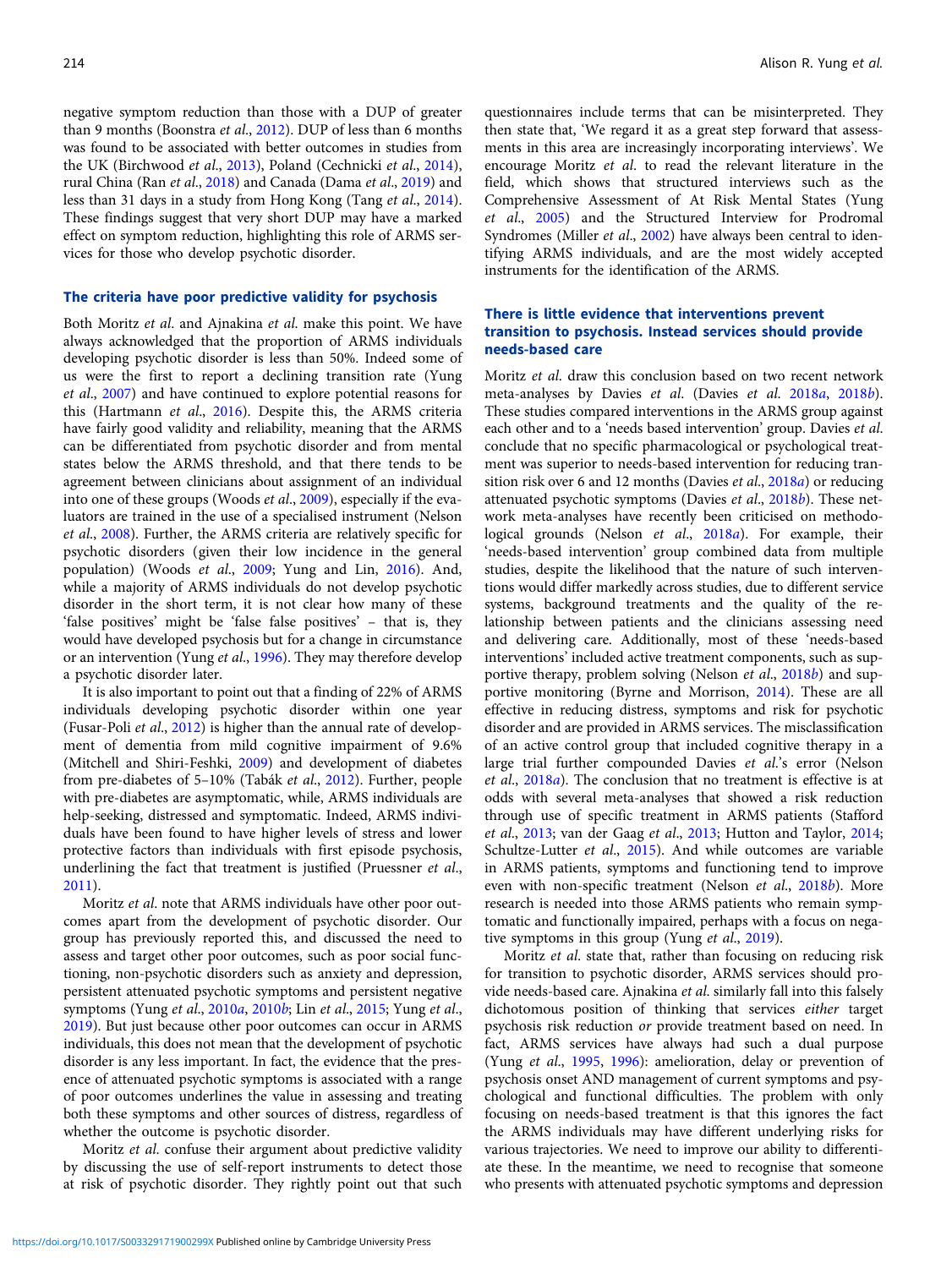likely has different underlying processes than someone with depression and no attenuated psychotic symptoms, as evidenced by the worse outcome in the former group compared to the latter (Wigman et al., [2012;](#page-6-0) Heinze et al., [2018\)](#page-5-0). As noted above, the presence of attenuated psychotic symptoms is associated with a range of poor outcomes.

#### Individuals accessing these services are not representative of all the people at risk of psychotic disorder

This issue raised by Ajnakina et al. is fundamentally a problem of the relatively poor reach of ARMS services. Ajnakina et al. draw this conclusion from studies from a single ARMS clinic in South London (Ajnakina et al., [2017\)](#page-4-0). They state that individuals who attended their ARMS service and later developed psychosis were more likely to be born in the UK than those who developed psychosis without accessing their ARMS service. However, if the population of their ARMS service overall is considered, then the finding was that black and other minority ethnic background individuals were significantly over-represented in the ARMS group compared to the local population, with the majority being born outside the UK (Byrne et al., [2019](#page-5-0)). There was an even higher proportion of black service users in the first episode service compared to the background population. This study also found that black patients at the ARMS service were no more likely to make a transition to psychotic disorder than those with white British ethnicity, despite the greater than 6-fold higher incidence of psychosis among black people from the same geographical area (Fearon et al., [2006](#page-5-0)). Together these findings suggest that (i) their ARMS service was successful at engaging people from ethnic minorities; (ii) nonetheless, a substantial number of individuals from ethnic minority backgrounds did not access the ARMS service before developing psychosis and (iii) providing mental health care to people from ethnic minorities with an ARMS may help to reduce the risk of subsequent psychotic disorder in these vulnerable groups (Byrne et al., [2019](#page-5-0)).

Finally, another reason for the low number of people accessing early psychosis services via an ARMS service might be that some ARMS patients are prevented from developing psychotic disorder, as suggested by Byrne et al. in relation to minority ethnic group patients in the South London ARMS clinic. Rather than calling for the dismantling of their service, Ajnakina et al. could be advocating for more resources to increase the accessibility and acceptability of their service more widely.

## Attenuated psychotic symptoms are found in disorders such as anxiety and depression. Therefore presence of such symptoms should not indicate that a person is at risk of psychotic disorder

Individuals with anxiety and depression and attenuated psychotic symptoms (above a predefined level) will meet ARMS criteria. Such individuals may develop a psychotic disorder, persistent or recurrent mood or anxiety disorder, impaired psychosocial functioning, persistent attenuated psychotic experiences or a combination of these. They may also not develop any disorder and symptoms and functioning might resolve over time (Lin et al., [2015\)](#page-5-0). Currently it is not possible to tell which trajectory an individual will take based on baseline clinical characteristics. We have previously argued that attenuated psychotic symptoms are not all the same, and may be indicators of three different underlying processes: (a) an expression of an underlying fundamental

disturbance suggesting vulnerability to a psychotic disorder such as schizophrenia; (b) clinical 'noise' around an ultimately nonpsychotic syndrome and (c) transient, benign or self-limiting experiences that are not associated with distress, disability or risk of disorder (Yung et al., [2010](#page-6-0)b). Research distinguishing these subtypes and examining factors that increase or decrease risk of psychotic disorder ARMS individuals is ongoing in several multi-site studies.

Ajnakina et al. state that, 'The presence of psychotic symptoms in themselves should not be seen as an indication of the risk to making the transition' (our emphasis). This position is contrary to decades of research that ARMS criteria do predict onset of psychotic disorder and research that shows that anxiety and depression are frequently present in the prodromal phase before a first psychotic episode (Yung and McGorry, [1996](#page-6-0)). Such sentiment may result in delayed access to appropriate care for ARMS individuals, as the significance of their attenuated psychotic symptoms may not recognised.

## People meeting ARMS criteria have already started the process of developing psychotic disorder and therefore intervention at this stage is too late

This pessimistic stance of Ajnakina et al. also reflected in the statement of Moritz et al. that, 'we still have no treatment that can justify hope in so-called prodromal individuals' (page 4), is at odds with numerous intervention trials and meta-analyses, and the data from the South London service in relation to ethnic minorities (see above). These statements indicate that both critic groups believe that the ARMS criteria are indicative of impending psychotic disorder. This belief is also reflected in both group's use of the term 'prodromal', which suggests inevitable progression to psychotic disorder (Yung et al., [1996\)](#page-6-0). Their pessimism also contradicts their earlier points – that most individuals meeting ARMS criteria will not go on to develop a psychotic disorder – and is inconsistent with the idea that ARMS individuals should receive needs-based care to relieve current problems and distress. Even if one thought that psychotic disorder is already developing, such treatment is justified to reduce suffering, and reduce DUP.

# A public health approach to prevent psychosis would be more effective than ARMS services

Ajnakina et al. display binary thinking in believing that the existence of ARMS services equates to the non-existence of a public health approach and that a 'public health approach' applies only to the general population. However 'public health' is much broader than this and refers to 'prolonging life and promoting health' (Winslow, [1920\)](#page-6-0) (p. 20). Most individuals with a first episode of psychosis pass through an ARMS phase but only a minority gain access to an ARMS service (Shah et al., [2017](#page-6-0)). Enabling these individuals to access care at a service that could reduce their symptoms, distress and risk of developing psychotic disorder is a public health approach. More needs to be done to improve access to ARMS services.

#### The recommendations of Moritz et al.

In contrast to Ajnakina et al. who believe that the time for ARMS clinics has 'gone', Moritz et al. believe that they should be renamed, that they should provide only needs-based care, that antipsychotics should not be prescribed, that a categorical view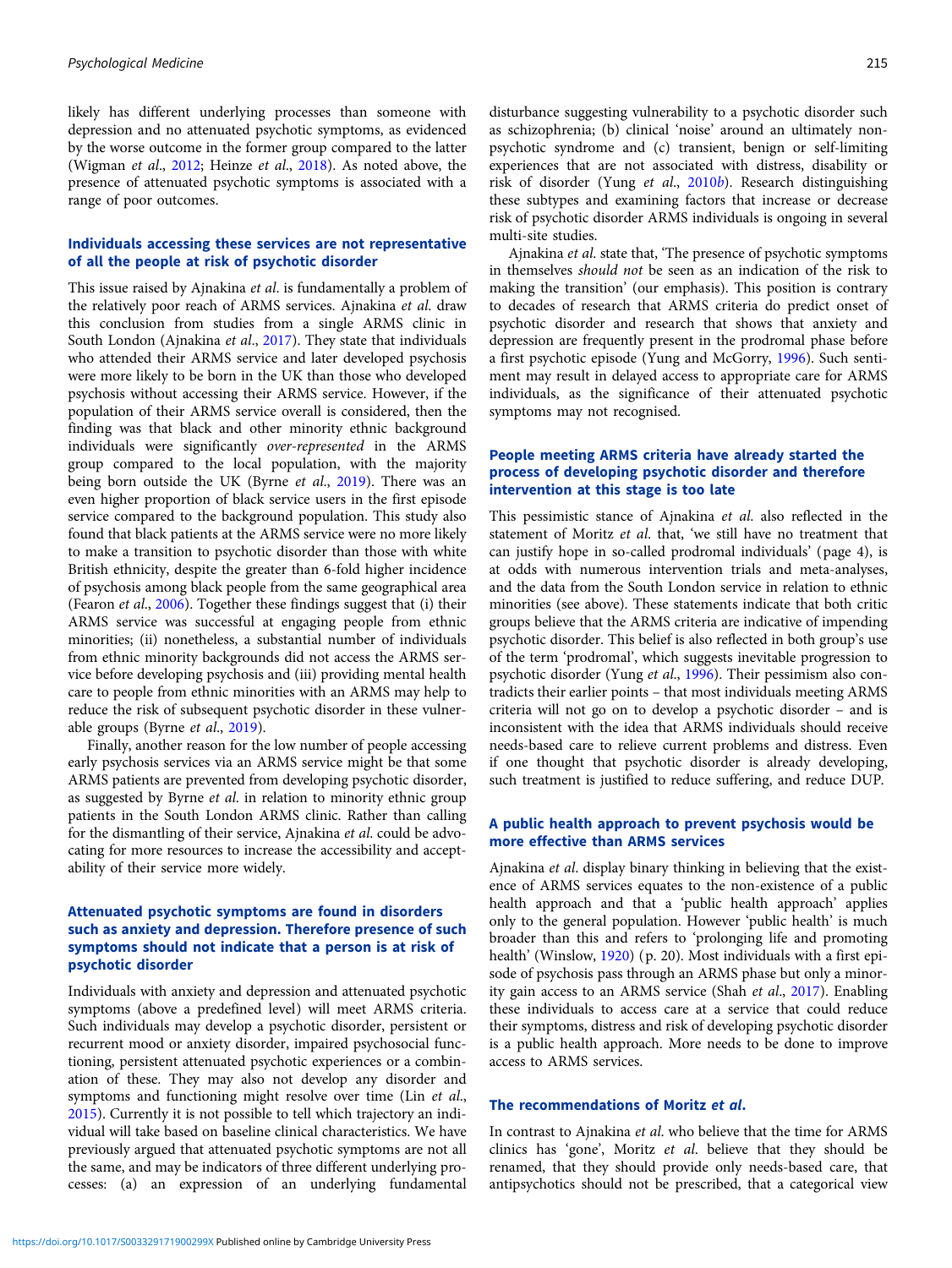<span id="page-4-0"></span>of mental illness be avoided and a staged approach be used. They call for a 'hope-oriented' service, which is ironic given they believe that no treatment can justify hope. In response to their recommendations:

#### Services should be renamed

We agree that calling such services 'Prodromal Clinics' and using the term 'prodromal' should be avoided, for reasons described above. However a recent study found that the terms ARMS, UHR or 'Attenuated Psychotic Symptoms' were not thought to be stigmatising by ARMS individuals and only a minority thought these names should be changed (Kim et al., [2017](#page-5-0)). Clinicians viewed these terms as more stigmatising than ARMS individuals themselves. This finding is consistent with Moritz et al.'s (professional) opinion that ARMS services are stigmatising despite empirical evidence to the contrary when ARMS individuals themselves are asked (see above).

#### Antipsychotics should not be used

Antipsychotics are not the usual treatment for ARMS individuals. Australian, Canadian and European guidelines recommend that they only be used in exceptional circumstances, such as if symptoms are severe and progressive and have not responded to psychological therapy (Orygen Research Centre, [2010](#page-6-0); Schultze-Lutter et al., [2015;](#page-6-0) Addington et al., 2017). English guidelines do not recommend them at all (National Institute of Clinical Excellence, [2014\)](#page-6-0). Despite this, their use is variable across services. Services in the US seem to prescribe antipsychotics more readily than those in Australia, the UK, Canada and Switzerland (Yung, [2010](#page-6-0)), and we agree that this is not justified in most cases.

# A categorical view of mental illness should be avoided and a staged approach used

We appreciate Moritz et al. endorsing the clinical staging model in psychiatry, which we first described over a decade ago (McGorry et al., [2006](#page-5-0)). The model attempts to determine the position of an individual along a continuum of illness, with interventions tailored accordingly. ARMS patients are considered to be at Stage 1b – recognising that they are symptomatic and in need of intervention, but that a clear cut severe diagnosable mental disorder is not present.

#### Criticism of Moritz et al. and Ajnakina et al.

Both Moritz et al. and Ajnakina et al. conflate first episode psychosis with schizophrenia. Moritz et al. claim that clinicians working in ARMS services put 'a strong emphasis on the (relatively low) possibility of schizophrenia' (p. 3) and that patients are told that 'schizophrenia is looming over them' (p. 1). Ajnakina et al. state that the ARMS criteria are 'schizophrenia-light'. First episode psychosis is not the same as schizophrenia and not all individuals with a first episode of psychosis will develop the functional difficulties associated with this clinical syndrome, especially if early detection and comprehensive care is provided (Correll et al., [2018\)](#page-5-0). Moritz et al., incorrectly cite papers about Early Intervention for Psychosis services (Birchwood and Macmillan, [1993;](#page-5-0) McGorry et al., [1996\)](#page-5-0) when they refer to ARMS services, which they also incorrectly call 'prodromal clinics'. Their section on stigma includes irrelevant and misleading citations. For

example, they cite their own paper that found that fear of becoming psychotic was prevalent in individuals with obsessive compul-sive disorder and depression (Miegel et al., [2019\)](#page-5-0). This paper actually supports our above argument that fear of becoming psychotic is associated with the symptoms themselves rather than management in an ARMS service. They cite papers by Corcoran (Corcoran et al., [2005\)](#page-5-0) and Yang (Yang et al., [2010](#page-6-0)) that do not contain any data from ARMS individuals and fail to cite the more recent papers from these authors (Corcoran, [2016\)](#page-5-0) (Yang et al., [2015](#page-6-0)), both of which refute their position.

#### Recommendations for the future of ARMS services

First, the assessment of attenuated psychotic symptoms is important. These symptoms are often distressing, can lead to maladaptive behaviours and their presence indicates risk for psychotic disorder and other poor outcomes. Cognitive behaviour therapy approaches have been developed specifically for such symptoms and have been found to be effective and non-stigmatising (Morrison et al., [2004,](#page-5-0) [2013](#page-6-0)). Second, while we acknowledge that being labelled as at risk of schizophrenia may be stigmatising, it is the symptoms themselves that seem to be more of a concern for individuals. Access to care at an ARMS service can play a role in reducing fear and stigma and providing hope for recovery. We have included recommendations for how stigma related to attending an ARMS service might be minimised. Third, a new approach to detection of ARMS individuals can be considered. This approach can harness broad youth mental health services, such as headspace in Australia Jigsaw in Ireland and ACCESS Open Minds in Canada (Illback and Bates, [2011](#page-5-0); McGorry et al., [2014;](#page-5-0) Malla et al., [2019](#page-5-0)), where young people can seek help and could be screened for attenuated psychotic symptoms as part of a clinical assessment. This approach could lead to a greater proportion of ARMS individuals receiving specialised care for their attenuated psychotic symptoms and other needs. Fourth, attention should be paid to the physical health of ARMS individuals, who often display cardiometabolic risk factors (Carney et al., [2016\)](#page-5-0). Finally, more research is needed into ARMS individuals who develop psychotic disorder despite receiving treatment at ARMS services. Understanding the pathophysiology and psychosocial factors of these individuals could lead to targeted hypothesis-driven interventions. Far from needing to be dismantled we feel that the ARMS approach has much to offer to improve the health of young people.

Financial support. ARY is funded by the National Health and Medical Research Council (NHMRC) (Principal Research Fellowship 1136829) and by a Senior Investigator award from the National Institute of Health Research, SJW is funded by the Medical Research Council (MR/K013599/1), AM is funded partially from the Canada Research Chairs Program, BN is funded by the NHMRC (Senior Research Fellowship 1137687), PM is funded by the NHMRC (Senior Principal Research Fellowship 1155508) and JS is supported by a clinicianscientist salary award from the Fonds de Recherche du Québec–Santé.

Conflict of interest. None.

#### References

- Addington J, Addington D, Abidi S, Raedler T and Remington G (2017) Canadian treatment guidelines for individuals at clinical high risk of psychosis. Canadian Journal of Psychiatry 62, 656–661.
- Ajnakina O, Morgan C, Gayer-Anderson C, Oduola S, Bourque F, Bramley S, Williamson J, MacCabe JH, Dazzan P, Murray RM and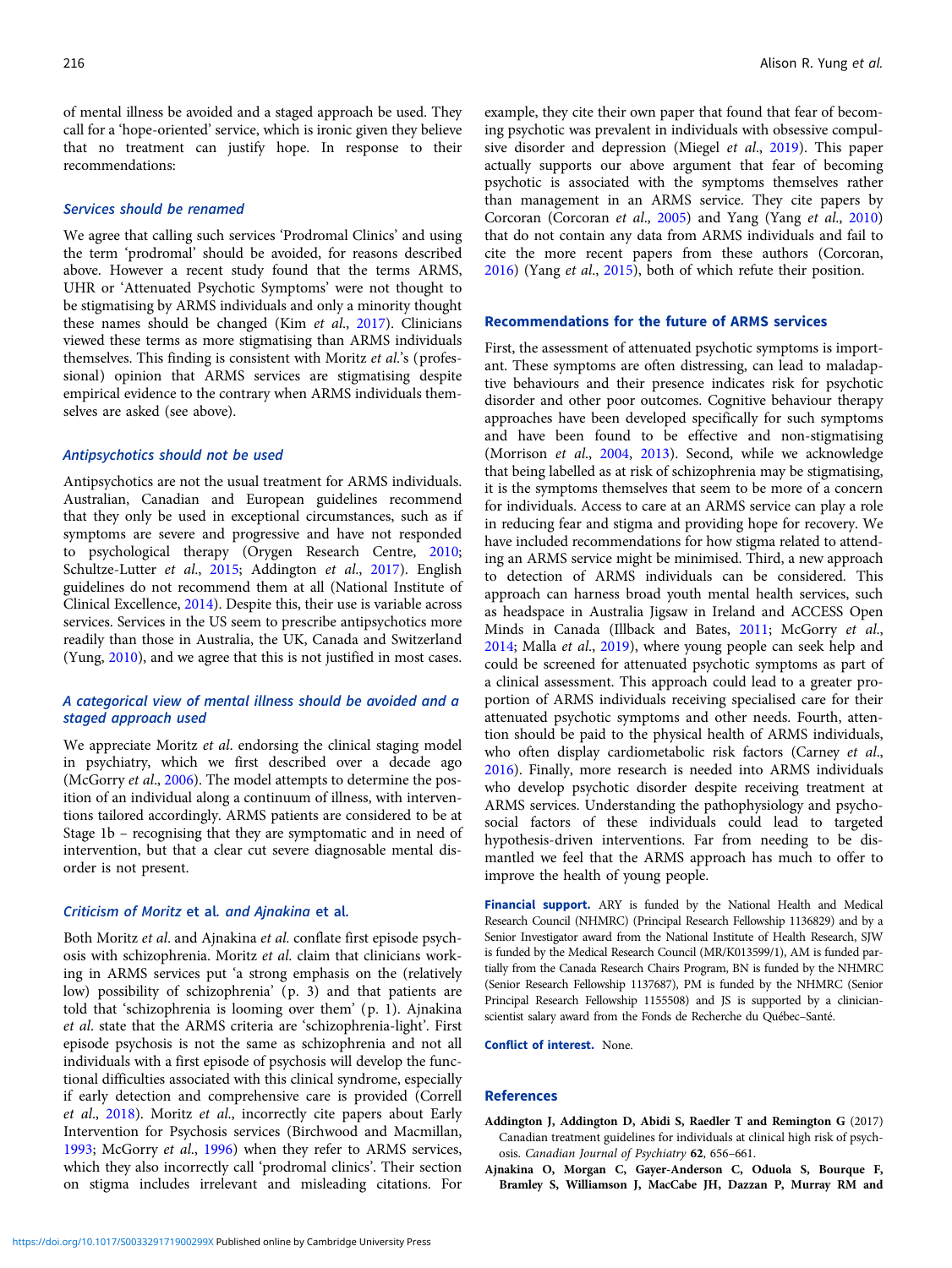<span id="page-5-0"></span>David AS (2017) Only a small proportion of patients with first episode psychosis come via prodromal services: a retrospective survey of a large UK mental health programme. BMC Psychiatry 17, 017–1468.

- Ajnakina O, David AS and Murray RM (2019) 'At risk mental state' clinics for psychosis – an idea whose time has come – and gone!. Psychological Medicine 49, 529–534.
- Birchwood M and Macmillan F (1993) Early intervention in schizophrenia. Australian and New Zealand Journal of Psychiatry 27, 374–378.
- Birchwood M, Connor C, Lester H, Patterson P, Freemantle N, Marshall M, Fowler D, Lewis S, Jones P, Amos T, Everard L and Singh SP (2013) Reducing duration of untreated psychosis: care pathways to early intervention in psychosis services. British Journal of Psychiatry 203, 58–64.
- Boonstra N, Klaassen R, Styema S, Marshall M, de Haan L, Wunderink L and Wiersma D (2012) Duration of untreated psychosis and negative symptoms – a systematic review and meta-analysis of individual patient data. Schizophrenia Research 142, 12–19.
- Broome MR, Woolley JB, Johns LC, Valmaggia LR, Tabraham P, Gafoor R, Bramon E and McGuire PK (2005) Outreach and support in south London (OASIS): implementation of a clinical service for prodromal psychosis and the at risk mental state. European Psychiatry 20, 372–378.
- Byrne R and Morrison A (2010) Young people at risk of psychosis: a user-led exploration of interpersonal relationships and communication of psychological difficulties. Early Intervention in Psychiatry 4, 162–168.
- Byrne R and Morrison A (2014) Young people at risk of psychosis: their subjective experiences of monitoring and cognitive behaviour therapy in the early detection and intervention evaluation 2 trial. Psychology and Psychotherapy: Theory, Research and Practice 87, 357–371.
- Byrne M, Codjoe L, Morgan C, Stahl D, Day F, Fearon P, Fusar-Poli P, Power P, McGuire P and Valmaggia L (2019) The relationship between ethnicity and service access, treatment uptake and the incidence of psychosis among people at ultra high risk for psychosis. Psychiatry Research 272, 618–627.
- Carney R, Cotter J, Bradshaw T, Firth J and Yung AR (2016) Cardiometabolic risk factors in young people at ultra-high risk for psychosis: a systematic review and meta-analysis. Schizophrenia Research 170, 290–300.
- Cechnicki A, Cichocki L, Kalisz A, Błądziński P, Adamczyk P and Franczyk-Glita J (2014) Duration of untreated psychosis (DUP) and the course of schizophrenia in a 20-year follow-up study. Psychiatry Research 219, 420–425.
- Corcoran C (2016) Ethical and epidemiological dimensions of labeling psychosis risk. AMA Journal of Ethics 18, 633–642.
- Corcoran C, Malaspina D and Hercher L (2005) Prodromal interventions for schizophrenia vulnerability: the risks of being 'at risk'. Schizophrenia Research 73, 173–184.
- Correll CU, Galling B, Pawar A, Krivko A, Bonetto C, Ruggeri M, Craig T, Nordentoft M, Srihari V, Guloksuz S, Hui C, Chen E, Valencia M, Juarez F, Robinson D, Schooler N, Brunette M, Mueser K, Rosenheck R, Marcy P, Addington J, Estroff S, Robinson J, Penn D, Severe J and Kane JM (2018) Comparison of early intervention services vs treatment as usual for early-phase psychosis a systematic review, meta-analysis, and meta-regression. JAMA Psychiatry 75, 555–565.
- Dama M, Shah J, Norman R, Iyer S, Joober R, Schmitz N, Abdel‐Baki A and Malla A (2019) Short duration of untreated psychosis enhances negative symptom remission in extended early intervention service for psychosis. Acta Psychiatrica Scandinavica 140, 65–76.
- Davies C, Cipriani A, Ioannidis J, Radua J, Stahl D, Provenzani U, McGuire P and Fusar‐Poli P (2018a) Lack of evidence to favor specific preventive interventions in psychosis: a network meta‐analysis. World Psychiatry 17, 196–209.
- Davies C, Radua J, Cipriani A, Stahl D, Provenzani U, McGuire P and Fusar-Poli P (2018b) Efficacy and acceptability of interventions for attenuated positive psychotic symptoms in individuals at clinical high risk of psychosis: a network meta-analysis. Frontiers in Psychiatry 9, 187.
- Fearon P, Kirkbride J, Morgan C and Dazzan P (2006) Incidence of schizophrenia and other psychoses in ethnic minority groups: results from the MRC AESOP Study. Psychological Medicine 36, 1541–1550.
- Fusar-Poli P, Bonoldi I, Yung AR, Borgwardt S, Kempton M and Barale F (2012) Predicting psychosis: a meta-analysis of evidence. Archives of General Psychiatry 69, 220–229.
- Hartmann JA, Yuen HP, McGorry PD, Yung AR, Lin A, Wood SJ, Lavoie S and Nelson B (2016) Declining transition rates to psychotic disorder in "ultra-high risk" clients: investigation of a dilution effect. Schizophrenia Research 170, 130–136.
- Heinze K, Lin A, Nelson B, Reniers RLEP, Upthegrove R, Clarke L, Roche A, Lowrie A and Wood SJ (2018) The impact of psychotic experiences in the early stages of mental health problems in young people. BMC Psychiatry 18, 214.
- Hutton P and Taylor PJ (2014) Cognitive behavioural therapy for psychosis prevention: a systematic review and meta-analysis. Psychological Medicine 44, 449–468.
- Illback RJ and Bates T (2011) Transforming youth mental health services and supports in Ireland. Early Intervention in Psychiatry 5, 22–27.
- Kim S-W, Polari A, Melville F, Moller B, Kim J-M, Amminger P, Herrman H, McGorry P and Nelson B (2017) Are current labeling terms suitable for people who are at risk of psychosis? Schizophrenia Research 188, 172–177.
- Lin A, Wood SJ, Nelson B, Beavan A, McGorry P and Yung AR (2015) Outcomes of non-transitioned cases in a sample at ultra-high risk for psychosis. American Journal of Psychiatry 172, 249–258.
- Malla A, Iyer SA-O, Shah J, Joober R, Boksa P, Lal S, Fuhrer R, Andersson N, Abdel-Baki AA-O, Hutt-MacLeod D, Beaton A, Reaume-Zimmer P, Chisholm-Nelson J, Rousseau C, Chandrasena R, Bourque J, Aubin D, Levasseur MA, Winkelmann I, Etter M, Kelland J, Tait C, Torrie J and Vallianatos H (2019) Canadian response to need for transformation of youth mental health services: ACCESS Open Minds (Esprits ouverts). Early Intervention in Psychiatry 13, 697–706.
- McFarlane W and Cook W (2006) Portland identification and early referral (PIER): 1-year outcomes in a catchment-area-wide psychosis prevention program. Schizophrenia Research 70, s84.
- McGorry PD, Edwards J, Mihalopoulos C, Harrigan SM and Jackson HJ (1996) EPPIC: an evolving system of early detection and optimal management. Schizophrenia Bulletin 22, 305–326.
- McGorry PD, Hickie IB, Yung AR, Pantelis C and Jackson HJ (2006) Clinical staging of psychiatric disorders: a heuristic framework for choosing earlier, safer and more effective interventions. Australian and New Zealand Journal of Psychiatry 40, 616–622.
- McGorry PD, Goldstone SD, Parker AG, Rickwood DJ and Hickie IB (2014) Cultures for mental health care of young people: an Australian blueprint for reform. The Lancet. Psychiatry 1, 559–568.
- Miegel F, Jelinek L and Moritz S (2019) Dysfunctional beliefs in patients with obsessive-compulsive disorder and depression as assessed with the Beliefs Questionnaire (BQ). Psychiatry Research 272, 265–274.
- Miller TJ, McGlashan TH, Rosen JL, Somjee L, Markovich PJ, Stein K and Woods SW (2002) Prospective diagnosis of the initial prodrome for schizophrenia based on the Structured Interview for Prodromal Syndromes: preliminary evidence of interrater reliability and predictive validity. American Journal of Psychiatry 159, 863–865.
- Mitchell AJ and Shiri-Feshki M (2009) Rate of progression of mild cognitive impairment to dementia – meta‐analysis of 41 robust inception cohort studies. Acta Psychiatrica Scandinavica 119, 252–265.
- Mittal VA, Dean DJ, Mittal J and Saks ER (2015) Ethical, legal, and clinical considerations when disclosing a high-risk syndrome for psychosis. Bioethics 29, 543–556.
- Moritz S, Gawęda Ł, Heinz A and Gallinat J (2019) Four reasons why early detection centers for psychosis should be renamed and their treatment targets reconsidered: we should not catastrophize a future we can neither reliably predict nor change. Psychological Medicine, 1-7. [https://doi.org/10.](https://doi.org/10.1017/S0033291719001740) [1017/S0033291719001740.](https://doi.org/10.1017/S0033291719001740)
- Morrison AP, French P, Walford L, Lewis SW, Kilcommons A, Green J, Parker S and Bentall RP (2004) Cognitive therapy for the prevention of psychosis in people at ultra-high risk: randomised controlled trial. British Journal of Psychiatry 185, 291–297.
- Morrison A, French P, Stewart S, Birchwood M, Fowler D, Gumley A, Jones P, Bentall R, Lewis S, Murray G, Patterson P, Brunet K,